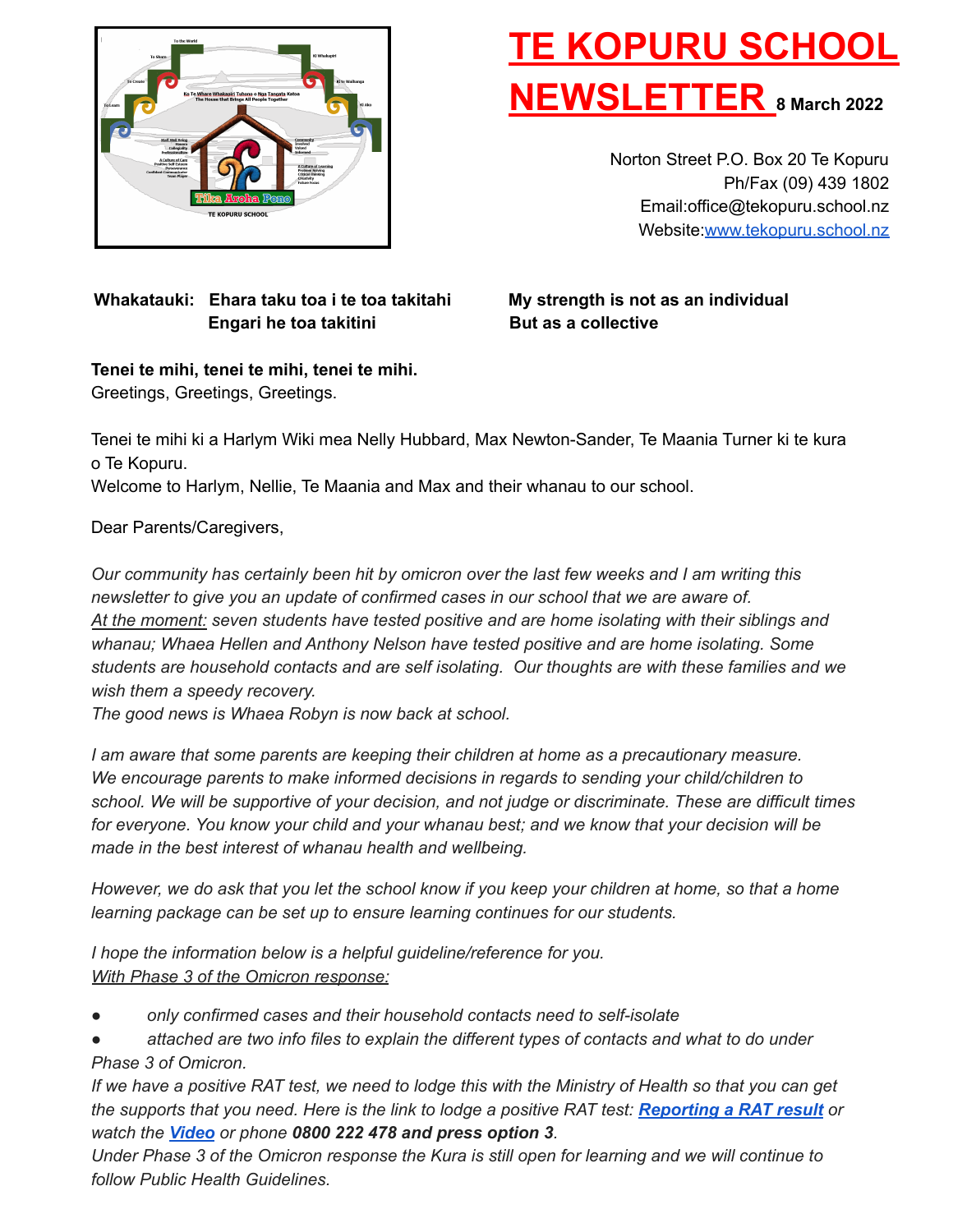#### As a school community we ask that you:

- Continue to send your tamariki to kura if your tamariki are not showing any signs or symptoms of COVID including -
	- A new or worsening cough
	- Sneezing and runny nose
	- A fever
	- Temporary loss of smell or altered sense of taste
	- Sore throat
	- Shortness of breath
- Please keep the Kura informed if you have a positive case at home

Please take care, and keep safe. Nga mihi nui Lee Anderson



# **Te Kopuru School Board of Trustees**

Anthony Nelson (Chairperson) 439 6444 miskanz@hotmail.com Jessie Moffett 439 0291 or 0211300690 Missy Hokai Lee Anderson (Principal) 439 1802 Charles Samuels 439 7853 Kerry Little (Staff Rep) 439 1802 

# **BoT Members Needed**

Board of Trustee elections take place in September 2022, so now is the time to start thinking about your interest in becoming a Te Kopuru School Board Member.

This is an opportunity to be involved in your kura and community.

You are welcome to talk to any of our current board members to find out what is involved. Please contact them on the numbers, above.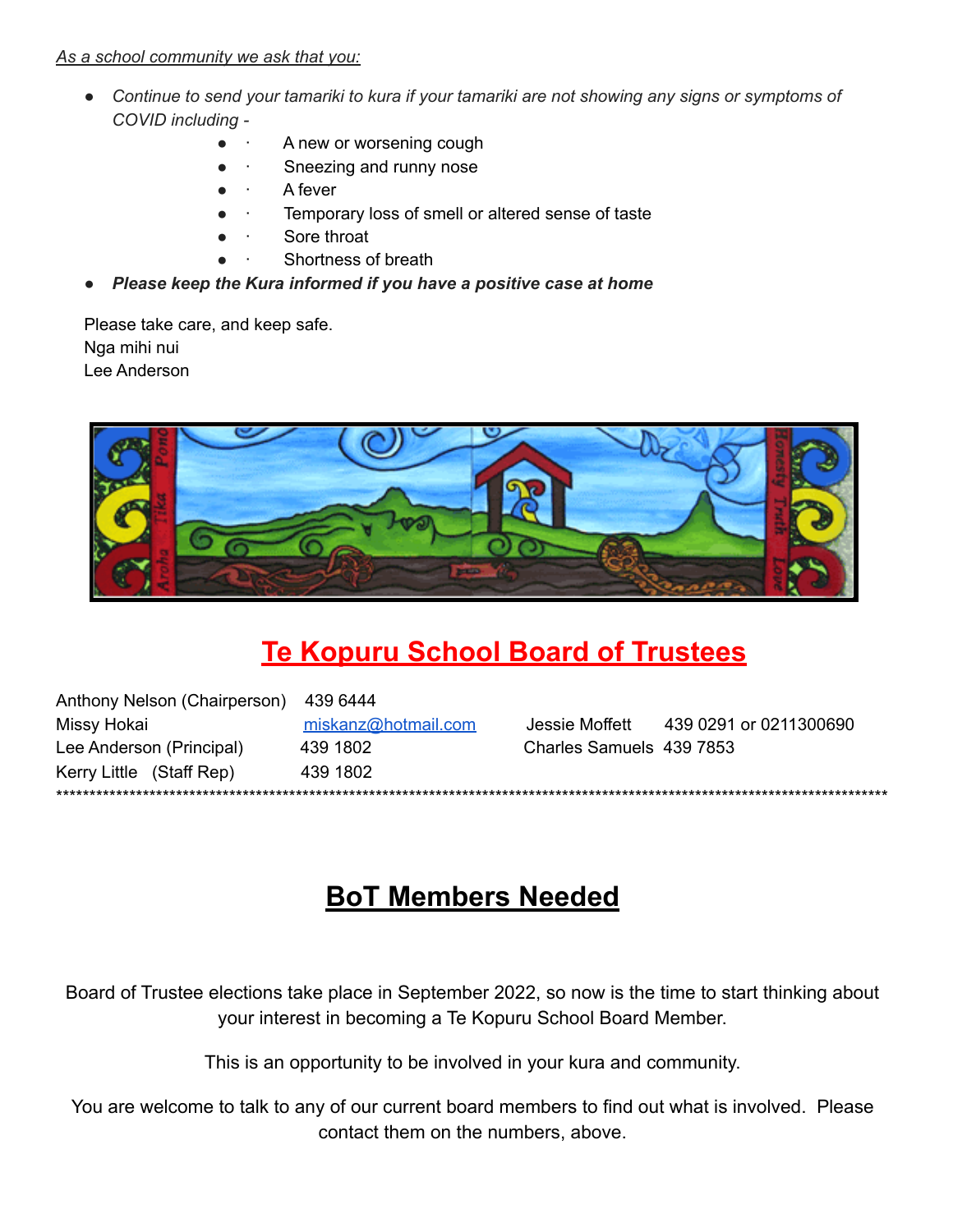#### **Calendar**

Thursday 3 March: Sport Northland Swim Safe Thursday 10/Friday 11: Rooms 5,6,Poutama "Have a Go Sailing" Wednesday 16 March Te Kopuru Swimming Sports Tuesday 22 March Te Kopuru School Triathlon Thursday 14 April Last day of Term Friday 15 April: Good Friday Monday 2 May: Term 2 Start

**"Have a Go Sailing"** day at the Kai Iwi Lakes for Rooms 5,6,Poutama this Thursday 10 / Friday 11 March - depending on the number of students. An information letter has been sent home, with the parent permission slip. Due to low numbers of student attendance, we will probably only go to the lakes on Thursday. This will be confirmed tomorrow.

**Te Kopuru School Swimming Sports - Wednesday 16 March:** Once again, low student attendance may cause the format of our swimming sports to change. It is difficult to organise these events under our present circumstances, so please bear with us. It is difficult to run a race with only one competitor in the event! At the moment we are taking a day at a time.

### **Parent Information**

**Please remember that students need to bring a water bottle, hat, swimming togs, & named mask.**

#### **MASKS**

**All students in Year 4 and above are required to wear masks while inside at school, and on the school buses. Please make sure your child brings a mask to school everyday. The Ministry of Education supplies masks for staff only.**

**If parents need to come into the school, please wear your mask and go directly to the office to scan the QR code, or sign in. Thank you.**

**School Stationery: We are aware that many students have no stationery.** Packs are no longer sold at the school office. Please purchase stationery packs online directly from Baigents website <https://nzschoolshop.co.nz> click on school list and type in Te Kopuru School They will get delivered to your child's school classroom for collection.

**School Uniforms:** Last year was a transition year for the implementation of our school uniform. School uniforms will be required to be worn this year. All uniforms can now be ordered directly online. There is some limited stock of uniforms left at the school office. All new orders for school uniforms need to be done directly online at **https://sportclub.co.nz/pages/find-your-school**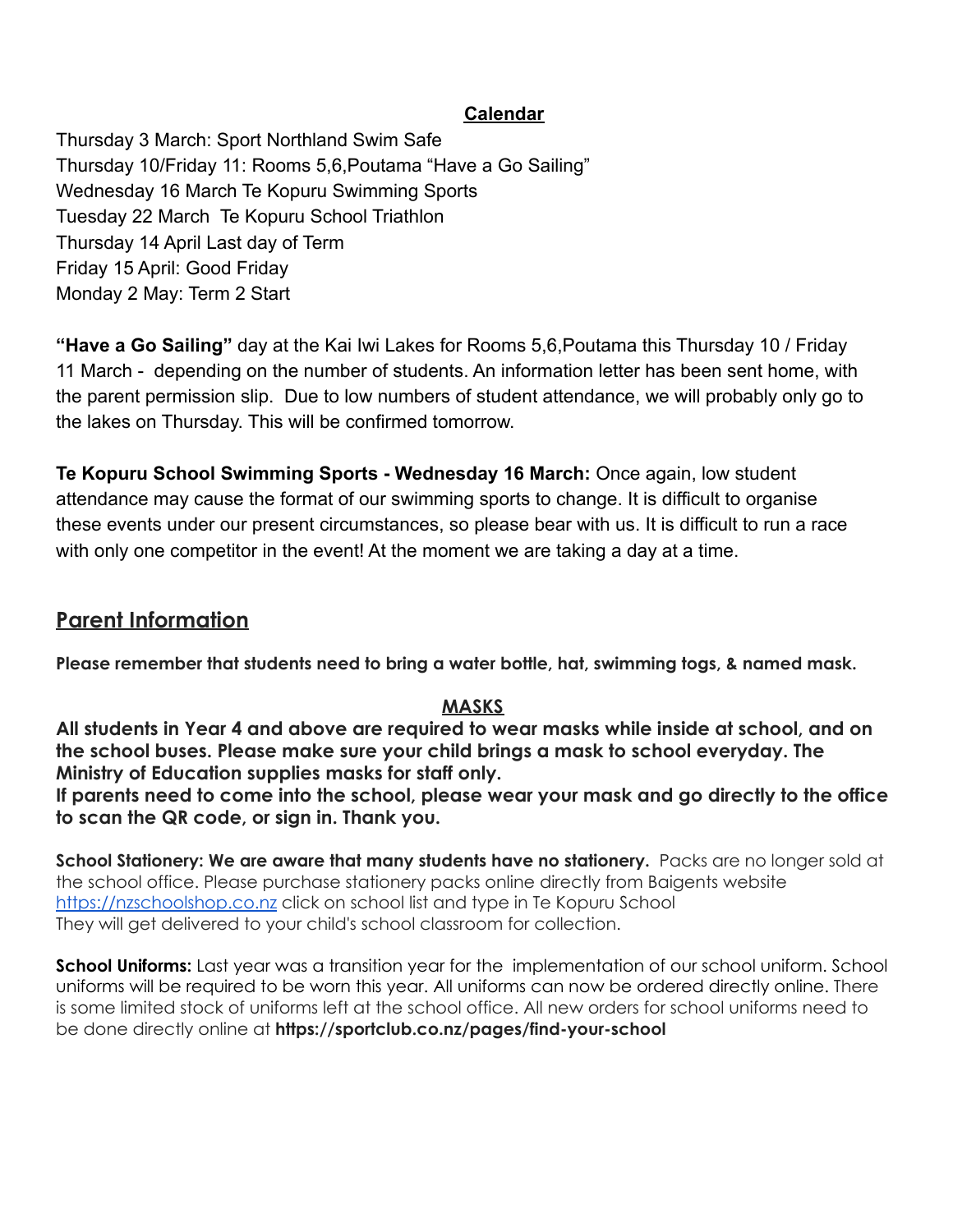# **Parent Contact Details**

#### **Te Kopuru School Parent/Caregiver Information:**

We would be very grateful if you could notify us of any **change** in your address and contact details below. This will in turn allow us to update our School Records. It is very important the school has accurate contact caregiver details given the covid presence.

| Parent/ Caregiver Name: | <b>Child's Name:</b> |  |
|-------------------------|----------------------|--|
| <b>Address:</b>         |                      |  |
| Telephone:              | <b>Mobile:</b>       |  |
| <b>Emergency</b>        |                      |  |
| Contact:(x2)            |                      |  |

#### **Food Allergies/Special Dietary requirements \_\_\_\_\_\_\_\_\_\_\_\_\_\_\_\_\_\_\_\_\_\_\_\_\_\_\_\_\_\_\_\_\_\_\_\_\_\_\_\_\_\_**

In an emergency (students in sickbay, accidents, changes of clothing needed, discipline matters) it is **important** the school has on record a minimum of two emergency contact phone numbers. Please check details held with the office and update regularly.

# **Dental Clinic**

As part of the Covid-19 Response our school dental clinic will not be open, due to the Northland DHB Oral Health Services reduced capacity. This will be reopened once circumstances allow. If you have any concerns about your children's oral health, please contact them on 0800 698 3384, and they will be able to assist you.

### **Optometrist**

On May 5th and 6th the optometrist from the Mr Four Eyes foundation will be coming up from Whangaparāoa to deliver **free** advanced vision testing at Dargaville Medical Centre, for students in the Northern Wairoa. These appointments will take 30 to 40 minutes, and if needed, glasses will be provided free of charge.

Appointments can be made simply by calling Dargaville Medical Centre and asking for an appointment with the optometrist on May 5th or 6th.

PLEASE note that if you make an appointment and then fail to turn up, you take a spot from another student needing an eye test, and waste the time of the optometrist who donates his time to this worthy cause.